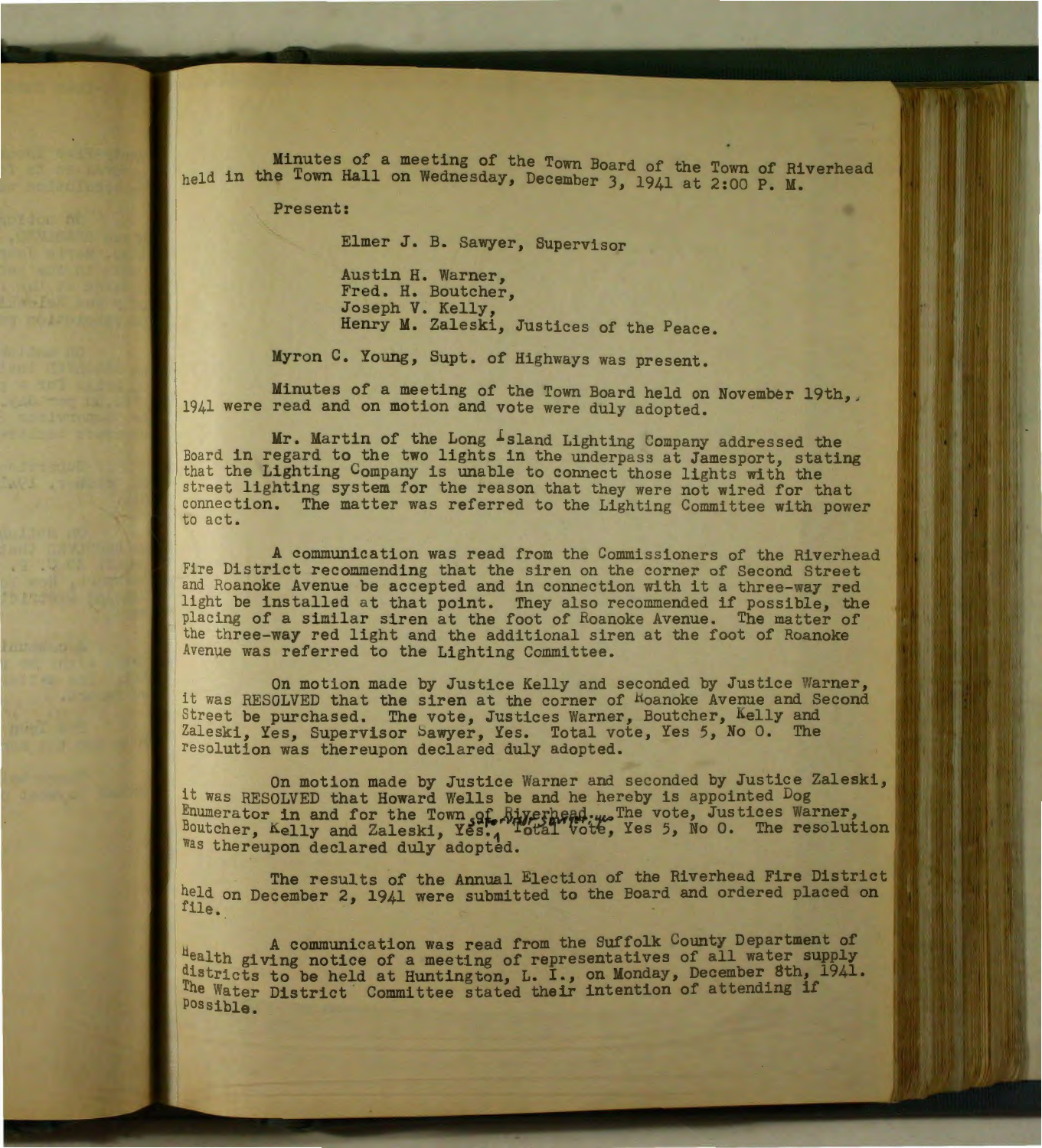page 2- Minutes of Town Board Meeting of December 3, 1941 •

The Lighting Committee reporting on the requests for a street light on Hallock Street and one on Central Avenue, Wading River, recommende that the requests be granted.  $\frac{1}{2}$  is contrained.

On motion made by Justice Boutcher and seconded by Justice Kelly, it was RESOLVED that the Long -sland Lighting Company be authorized to place one (1) 80 C. P. street lamp on Pole #22 on Hallock Street Roanoke Heights in the Riverhead Lighting District and further RESOLVED that the Long Island Lighting Company be authorized to place one (1) 80 C.P. street lamp on pole #3, Central Avenue in the Wading River Lighting District. The resolution was adopted by the unanimous vote of the Board.

On motion made by Justice Warner and seconded by Justice Zaleski, it was RESOLVED that the amount of the Supervisor's Town Bond be fixed at \$40,000.00 and further

RESOLVED that the amount of the Supt. of Highways Bond be fixed at \$2,000 .00, and further

RESOLVED that the amount of the Bonds of the Justices of the Peace, be fixed at \$1,000.00 each, and further

RESOLVED that the amount of the Bond of the Town Clerk be fixed at \$1000.00. The vote, Justices Warner, Boutcher, Kelly and Zaleski, Yes, Supervisor Sawyer, Yes. Total vote, Yes 5, No 0. The resolution was thereupon declared duly adopted.

The Highway Committee reporting on the matter in regard to the purchase of a Nelson Loader for the Highway Department, stated that the Committee inspected the Loader and in their opinion, it was in good condition and recommended that it be purchased.

On motion made by Justice Zaleski and seconded by Justice Warner, it was RESOLVED that the Supt. of Highways is hereby authorized to purchase under Section 142 of the Highway Law from The Good Roads Machinery Company with the approval of the County Supt. of Highways, one (1) Nelson Loader for a total price of \$3,000.00. The vote, Justices Warner, Boutcher, Kelly and Zaleski, Yes, Supervisor Sawyer, Yes. Total vote, Yes 5, No 0. The resolution was thereupon declared duly adopted.

On motion made by Justice Boutcher and seconded by Justice Kelly, it was RESOLVED that the Supt. of Highways be authorized to purchase a 1942 Dodge Automobile for the sum not to exceed \$575.00, plus the trade in value of the old car. The vote, Justices Warner, Boutcher, Kelly and Zaleski, Yes, Supervisor Sawyer, Yes. Total vote, Yes 5, No. The resolution was thereupon declared duly adopted.

On motion made by Justice Boutcher and seconded by Justice Zaleski, it was RESOLVED that the Holdup, Robbery and Burglary Bond of the Receiver of Taxes be fixed at \$10,000.00. The resolution was adopted by the unanimous vote of the Board.

The matter in regard to the purchase of a desk lamp for the Tax Office, by unanimous vote was referred to the Town Hall Committee with Power to act.